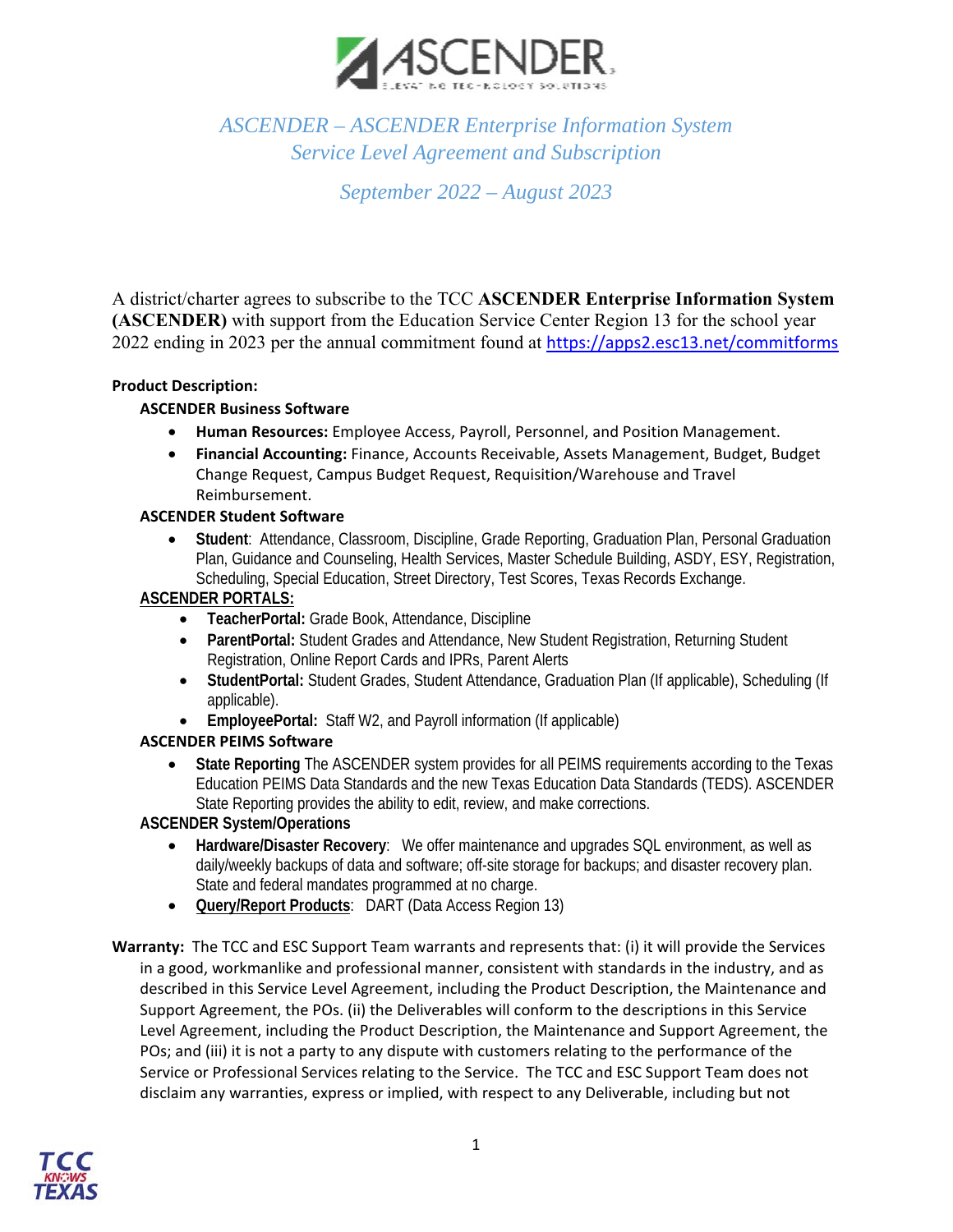

limited to a warranties of merchantability and fitness for a particular purpose, and affirmatively warrants that the Deliverables are merchantable and are fit for the purpose described in the Request, the Response, and the Documentation.

 THE ABOVE AND FOREGOING WARRANTIES ARE EXCLUSIVE AND IN LIEU OF ALL OTHER WARRANTIES OR GUARANTEES OF ANY KIND, WHETHER EXPRESSED OR IMPLIED RELATING TO VENDOR'S OBLIGATIONS FOR THE SERVICES.

**Confidentiality:** Each party (as applicable, a "**Disclosing Party**") acknowledges that, except as otherwise provided by law, all Confidential Information disclosed to the other party (the "**Receiving Party**") pursuant to this Services Agreement is owned by the Disclosing Party. This Services Agreement shall not be deemed to vest in either party any rights to the Confidential Information of the other party. Each party shall keep the Confidential Information strictly confidential and prevent the unauthorized use, disclosure, or publication thereof, whether negligent, inadvertent or otherwise. Each party shall prevent unauthorized access to the Confidential Information and shall permit access only to those persons authorized to work on the matter to which the Confidential Information relates. The non‐disclosure obligations shall continue after the termination of this Services Agreement.

Certain Confidential Information, including Confidential Information protected by FERPA, may be provided to the TCC in an encrypted, password protected, electronic format as necessary to enable the TCC to provide the Deliverables. The TCC shall maintain such Confidential Information in the format described in this Section 6(c) and in a secure environment as may be verified through security audits. The TCC acknowledges its understanding that any unauthorized disclosure of confidential student information is a violation of HIPAA and FERPA, and it shall not permit such a disclosure to occur.

#### **Texas Computer Cooperative agrees to**:

- **State and Federal Programming**: State and federal programming will done in a timely manner and at no cost to the district and release as required.
- **Programming**: All software program updates are done according to procedures via problem tracking system. Software problems reported to ESC Support Team are reported on a JIRA Ticketing system. Critical problems will be released into production as required. All other releases will be done on a set schedule. Software updates will require no installation on the part of the district, just clearing their web browsers.
- **Availability**: Programmers and operations group normal hours are Monday thru Friday 7:30 am to 5:00 pm. For emergency programmers and operations staff are available 24/7/365.

#### **Education Service Center Region 13 Support Team agrees to:**

- **Hardware:** Region 13 is responsible for the Servers and appropriate network infrastructure with firewalls, routers and switches, load balancers and intrusion detection and prevention devices for hosted districts.
- **Hardware Maintenance, upgrades and licenses**: All hardware maintenance and upgrades will be the responsibility of the Region 13 staff for hosted districts. Region 13 will maintain all required licenses.
- **Disaster Recovery**: Backups are performed on system everyday Monday thru Thursday. Full Volume backups are stored off‐site with the TCC Hosted environments

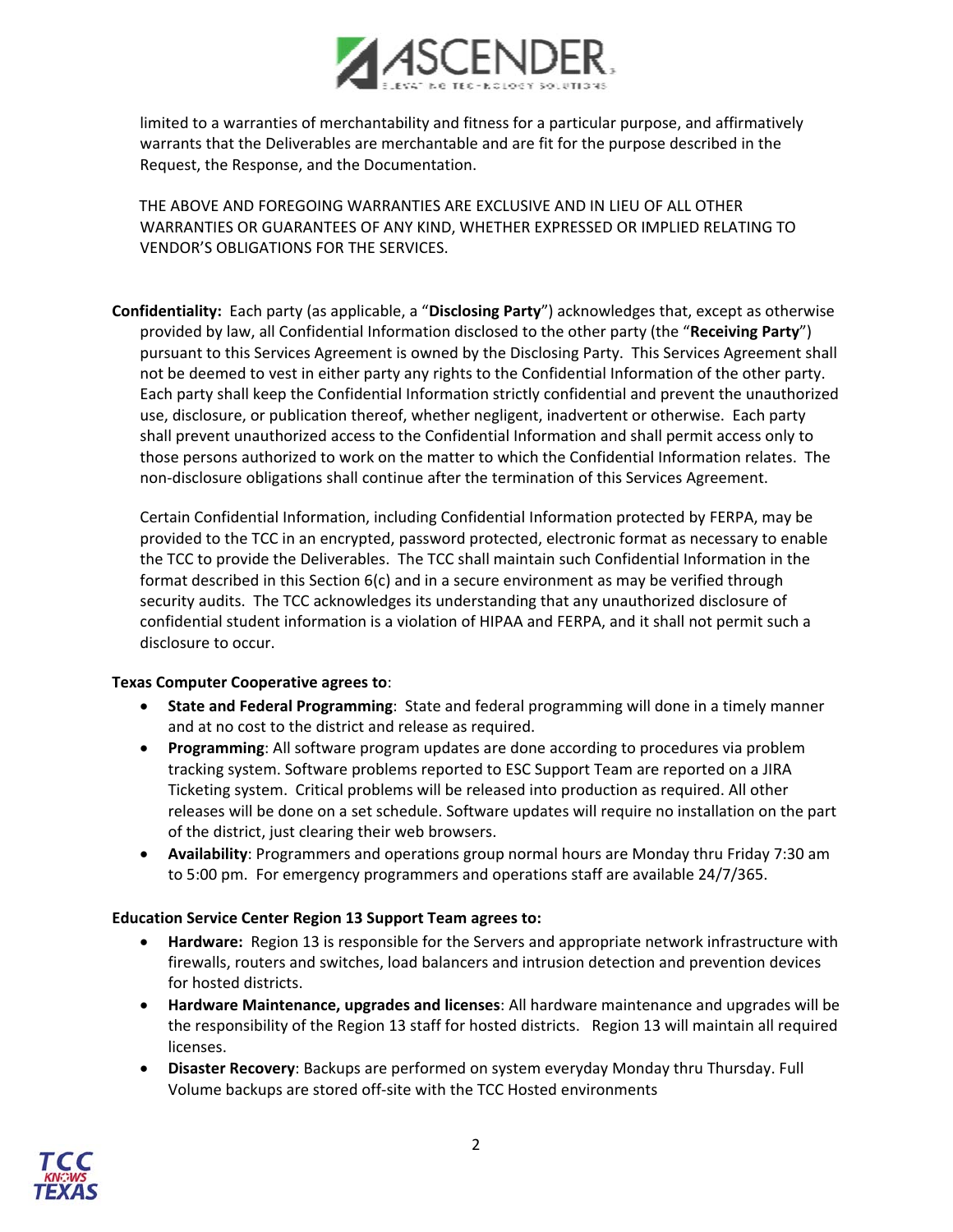

- **Support/Training:** Normal support hours are 7:30 am to 5:00 pm Monday through Friday. However, the consulting and support staff is available on a 24/7/365 schedule for emergencies. They can be reached by cell phone or email. After hours support and consulting is available to the district by request.
	- o Unlimited telephone and email support
	- o Three annual on‐site support/training visits are available per subscription year. On‐ site support visits beyond the six annual limit is at the rate of \$200.00 per half day visit (minimum).
	- o Provide technical assistance/training for updates, troubleshoot software problems, communicate user enhancement requests to programmers, maintain posted hours of computer operations and support availability. Emergency phone numbers and emails will be provided.
	- **Escalation Policy:** No matter what issue may arise, the ESC Support Team, with assistance from the TCC staff, want to resolve it quickly and completely. Solving your problems as seamlessly as possible is our number-one objective. There are four levels of escalation:
		- o First Level Escalation District contact staff gathers details of the issue and determines if it is a system, user or local issue. If district contact staff cannot resolve the issue then it is moved to the second level.
		- o Second Level Escalation District contact staff notifies the ESC Support Team of the issue with a detail description. ESC Support Team will evaluate the issue, check to see if same issue has been reported, and work to resolve the issue with district staff. Most problems are resolved at this stage. If the issue is complex, requires additional research, or programming change is required, the problem is moved to the next level.
		- o Third Level Escalation ESC Support Team will notify the appropriate TCC staff. The ESC Support Team with the TCC staff evaluates the issue. If additional information is required from the district a conference call will be established between ESC Support Team, TCC staff and district staff. A timeline is established for correcting the issue. A temporary fix will be moved to production while a permanent fix is determined and a timeline established. If the TCC staff cannot resolve the problem or suggest a temporary fix, it is moved to the next level. The district will be contacted with the status of the issue.
		- o Fourth Level Escalation If the problem cannot be handled by the TCC staff, then outside consultants/vendors are contacted. The district will be notified of the status and time required to fix the problem.
	- **Severity Categories**: The following table summarizes the severity levels related to support issues. Please note that the following conditions will not apply to issues that occur with hardware, systems, and networks at the local campus or district level or network infrastructure comprising the Internet.